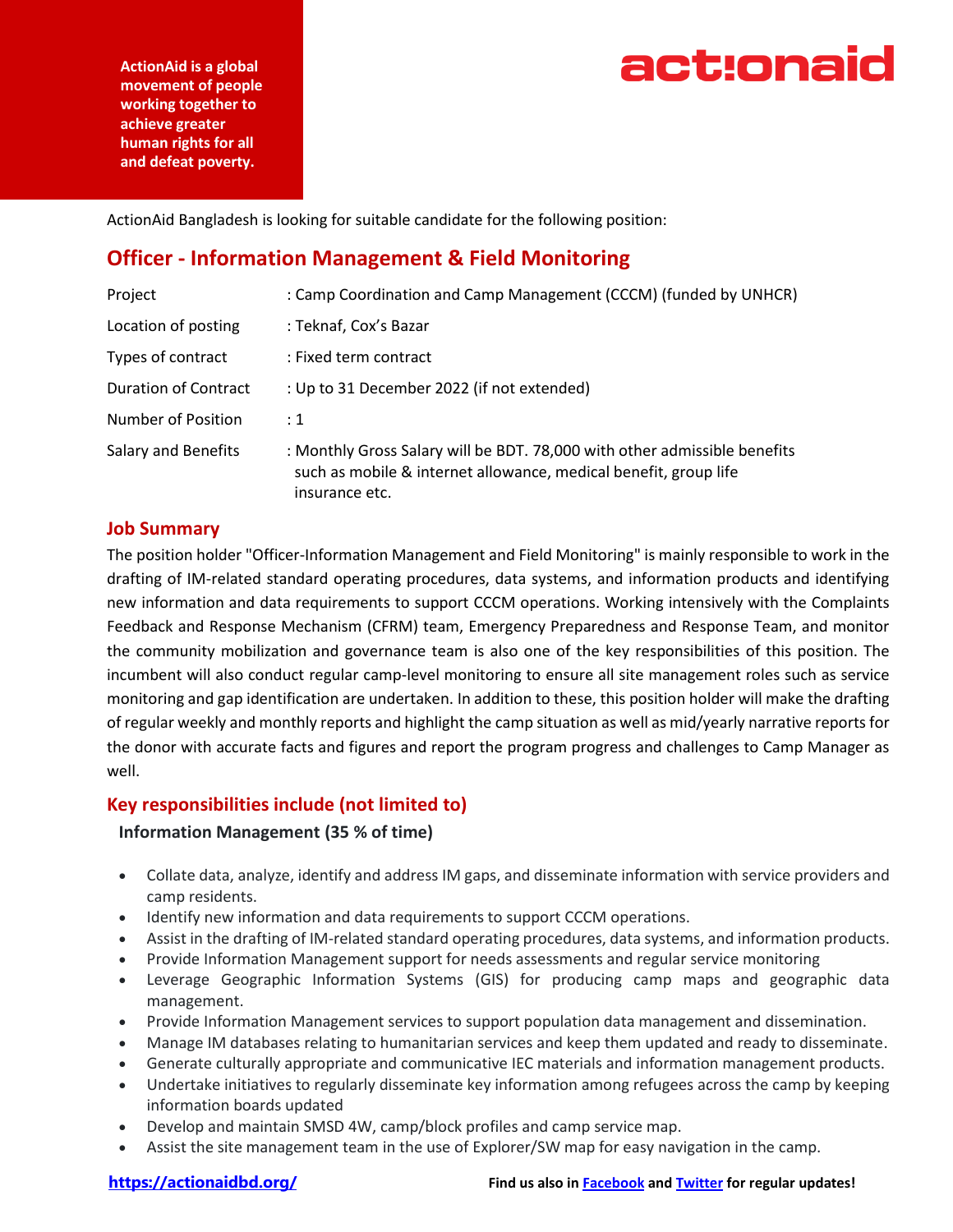# act:onaid

- Responsible for management and maintenance of camp/block profiles
- Take minutes of all-camp meetings and share them with service providers
- Assist in complaint feedback and response mechanism (CFRM) and ensure the CFRM center is functional

#### **Field Monitoring (35% of time)**

- Conduct regular camp-level monitoring to ensure all site management roles such as service monitoring and gap identification are undertaken.
- Monitoring all community mobilization activities and camp governance activities are in place.
- Work with service providers and camp communities to promote and implement routine camp maintenance, considering distribution points as well.
- Monitor safety risks (infrastructure of the camp), addressing them to the competent agency
- Designing and implementing service provision monitoring based on Protection mainstreaming and mitigation of Gender-Based Violence (GBV) risks
- Closely work with the Officer EPR (Emergency Preparedness and Response) to undertake site risk reduction and maintenance to maximize the health and safety of camp residents.
- Participate in Camp coordination and sector coordination meetings share community feedback and service monitoring issues and follow-up. Share meeting notes with the team.
- Support in relocations
- Support refugees to maintain, repair, modify and improve their shelters, through materials, construction teams, training, etc.

#### **Reporting and Documentation (30 % of Time)**

- Support camp manager for regular weekly and monthly reports and highlight the camp situation as well as mid/yearly narrative reports for the donor with accurate facts and figures
- Report programme progress and challenges to Camp Manager
- Facilitate to collect community feedback, compile, and share with management.
- Keep regular follow-up of the status of community complaints and feedback and share with management.
- Generate progress reports on a weekly and monthly basis or as per the requirement of donor and AAB management.
- Conduct service monitoring and produce quality reports based on the findings for presentation at camp level meetings
- Collect information on service gaps through regular field visits and draft regular field monitoring reports
- Capture best practices and produce stories out of CCCM interventions for sharing with the donor, actors, and other stakeholders Programme activities implemented in keeping with a personal work plan

#### **Relationships**

• Officer - Information Management & Field Monitoring will report to Manager Camp Management

### **Required Educational Qualification and Experience**

• University Degree in Social Science, Disaster Management or relevant Disciplines.